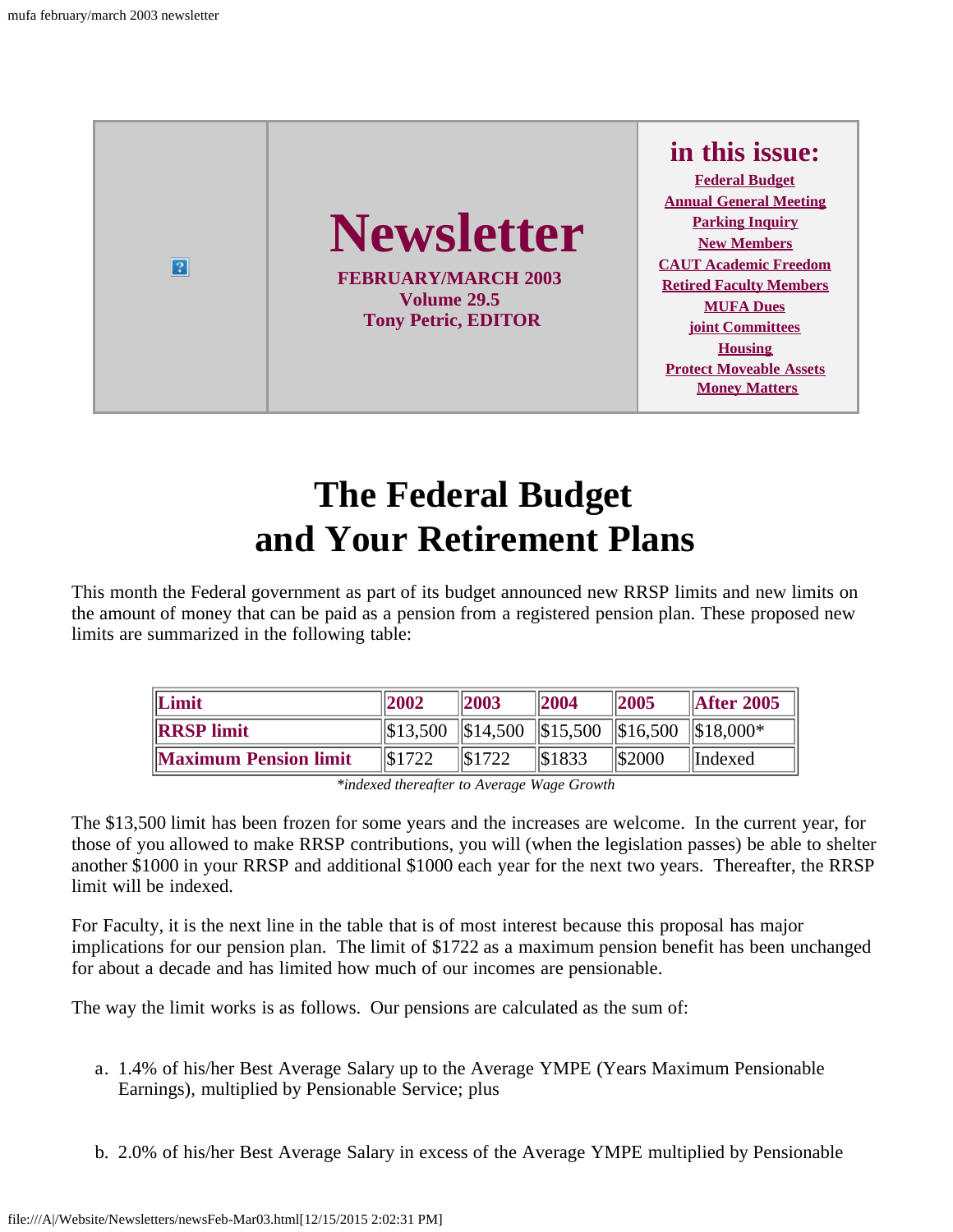Service.

But the pension is limited to \$1722 if the above calculation should exceed \$1722.

The YMPE is the income covered by the Canada Pension Plan and is determined by the government. YMPE for 2003 is \$39,900 and so the maximum salary that is pensionable is \$98,070 (note, this amount is a bit higher than in years past because YMPE has increased slightly).

Here is the calculation:

#### **1.4% of 39,900 + 2% of (98,070 - 39,900) = \$1722**

Now, to calculate what income will be pensionable in the future requires a forecast of what will happen to YMPE. It is currently indexed to the average Canadian wage. For simplicity, let us assume that it increases by \$1500 for each of the next two years. The maximum salaries that will then be pensionable are: for 2004 — \$104,070; and for 2005 — \$112,870.

If the salary of the average individual retiring in 2005 is less than \$112,870, then the average retiree will have a 'full' pension according to our pension formula.

The other side to think about, of course, is that pension contributions of 5% will be due on the extra income that is now pensionable (though no contributions are due for past years for income that will now be pensionable).

What does this mean for individuals currently limited by the \$1722 limit? For individuals retiring in 2005 whose salaries will be above \$112,870 (remember this is an estimate based on a simple assumption of how YMPE grows) the new maximum of \$2000 would be in play rather than the \$1722 we have been dealing with for a decade. A typical comparison of the pension for a faculty member with 35 years of service and a salary of, say, \$115,000 in 2005 under the two scenarios is as follow:

> Old Scenario:  $(\$1722 \text{ max}) = \$1722*35 = \$60,270$ New Scenario:  $(\$2000 \text{ max}) = \$2000*35 = \$70,000$

While this is a pretty substantial increase in pension income, it should be remembered that individuals who joined McMaster in 1970 (35 years before 2005) had every expectation that their full income would be covered by the pension plan. It was only in later years that the government imposed the maximum annual pension benefit. For those with incomes of, say, \$120,000 at retirement in 2005, they will still be constrained by the maximum pension rules.

#### **Supplementary Retirement Plans**

<span id="page-1-0"></span>In the past few years, there has been much discussion about the need for a supplementary retirement plan because full professors now typically retire at an income where not all of their salary is pensionable. This planned increase in the maximum pension limit will reduce the pressures on McMaster to put in place a supplementary retirement plan. However, there will continue to be many faculty members who retire with salaries above the maximum pensionable income who would benefit from such a scheme. Some of the universities with whom McMaster competes for faculty (most notably the University of Toronto) have supplementary schemes in place and this puts McMaster at a disadvantage in competing for the top faculty. Discussions about a Supplementary Retirement Plan will not go away.

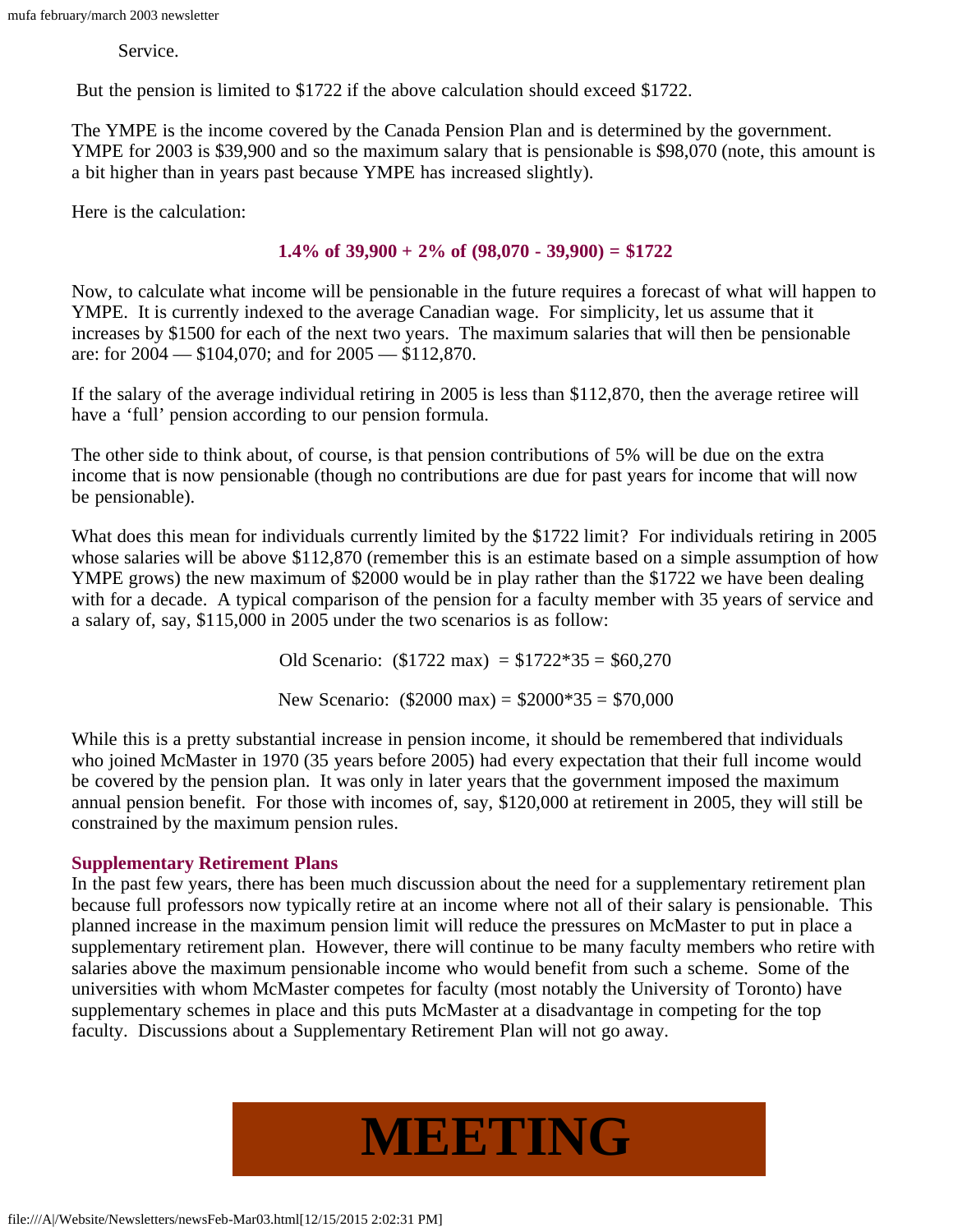## **MUFA Annual General Meeting Tuesday, May 6, 2:00 p.m. — Council Chambers (Gilmour Hall 111)**

## **MUFA Inquiry re Parking**

<span id="page-2-0"></span>Parking at McMaster has become an endangered species. Since there is a priority to conserve green space on campus with the flurry of new construction, parking lots have been obliterated, despite increases in employment and enrollment. New employees are assigned off-campus parking while their on-campus privileges are shrinking.

 $\overline{?}$ 

Parking is a subtle issue, not normally the topic of serious discussion, but it can be the source of frustration. With the rapid expansion, the simple matter of parking has turned into a time-wasting inconvenience.

To quantify the discontent with parking, we asked MUFA members to identify if problems existed in 5 specific areas finding a parking space, getting an on-campus permit, tardiness for class, ticket issues and visitor problems.

Approximately 10% of MUFA members responded to the parking inquiry, 78% of whom reported problems and more than half of these, serious problems, often related to inadequate parking space. On the other hand, 7% took exception to the inquiry and suggested restricting current parking space or encouraging alternatives.

The most frequently cited problem was excessive time in finding a parking space or getting from car to office. This was true for all zones, but especially zone 1. There were many complaints about zone 2 which fills up quickly. An example is that some people need to come in half an hour early just to find parking. A part-timer indicated he would refuse evening classes because of the appalling parking situation in the afternoon. Hospital parking is also very difficult to find later in the day.

Parking delays create difficulty in juggling off-campus meetings and teaching. Those who need to leave campus during the day are stranded on their return. 21% reported being late for class due to parking problems. Excessive delays in obtaining on-campus parking was reported by 17%, some of whom have been waiting 5, 6 or 8 years and who have been moving backward on the waiting list.

20% of respondents cited problems with parking for their guests and visitors. Visitors who park in zones 2 or 3 end up far from their buildings (long walk, especially for older, eminent guests) and the situation can be even worse for those directed to the hospital (a maze to drive in and walk out of, easy to become disoriented). The result is that guests show up late for class or clinics (20-30 minutes in several cases) or for meetings or PhD comprehensives. This is a poor reflection on McMaster.

A smaller number of members reported disputes with parking tickets. My sense is that this is not representative. It is likely that faculty and librarians simply pay the fine as a nuisance fee instead of wasting time on appeals, but resent the treatment and harbour antipathy toward the institution.

The fact that we undertook the parking inquiry when the grumbling became audible, has not gone unnoticed by the Administration which has launched a further investigation. Although I don't know what their approach will be — perhaps a more comprehensive inquiry — I urge you to make your views known to them; every opinion counts.

Some of the concerns from our inquiry were prioritized and brought to the attention of the President's Users' Parking and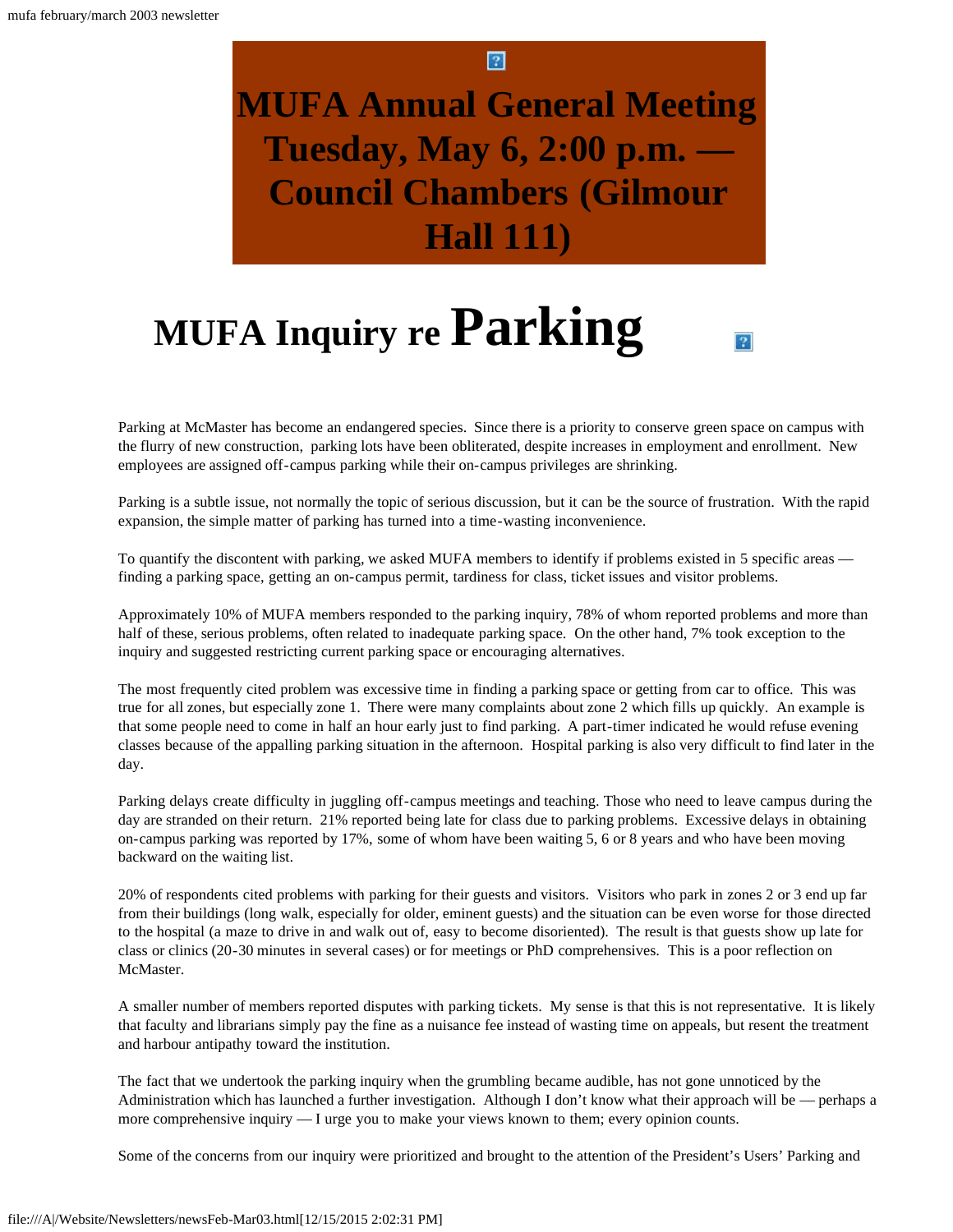Traffic Committee. The first is to establish visitor parking for special guests. Many universities have designated visitor parking areas near each department. It may take some time before you see action on this.

Meanwhile, take note that a procedure already exists for special visitors. If you have a guest arriving by car, e-mail Parking & Transit Service (parking@mcmaster.ca — preferably 24 hours in advance) with your visitor's name, department account number and a suggested parking location. The kiosk will issue the visitor a complementary permit and direct him/her to your location. Unfortunately, there may be no empty spaces there later in the day — hence the need for posted visitor parking.

A second issue raised was why Sterling Street does not have a drive-through lane like the Main Street entrance. A lot of time and fuel is wasted in the line-ups as cars, buses and delivery vehicles idle. The Administration has been considering some options and hopes to change this, possibly by adding another lane.

<span id="page-3-0"></span>Finally, we all face the need sometime to drop off supplies or equipment and there is no nearby parking space. The solution is simple: ask the kiosk for a loading pass. This allows you to park directly in front of the door designated "loading zone" or "authorized vehicles only" for 20 minutes. If this space is not convenient or already taken, be sure to let Parking & Transit Service know and they will notify their field personnel to allow you to park in another 'illegal' location without issuing a violation. To do otherwise is to risk a ticket and its consequences, no matter how good your intentions are. Parking & Transit Service prides itself on being efficient, and with the volume of traffic it handles, we can appreciate their need to do so.

*Anthony Petric*



## **CAUT Academic Freedom Fund**

<span id="page-3-1"></span>In the Fall of 2001, the CAUT Council delegates voted to create a CAUT Academic Freedom Fund to help CAUT and its local associations vigorously defend academic freedom. Each member association of CAUT is a member of the fund, with the CAUT Executive serving as fund trustees. The fund will rely entirely on donations which will be sought from member associations, foundations, as well as individuals. Application has been made for the Fund to be accorded charitable status.

As a member association of CAUT, MUFA donated \$10,000 to the Fund for 2001/02. At its meeting on January 28, 2003, the MUFA Executive voted unanimously to donate \$10,000 to the CAUT Fund for 2002/03. Future donations to the fund will be discussed on a yearly basis.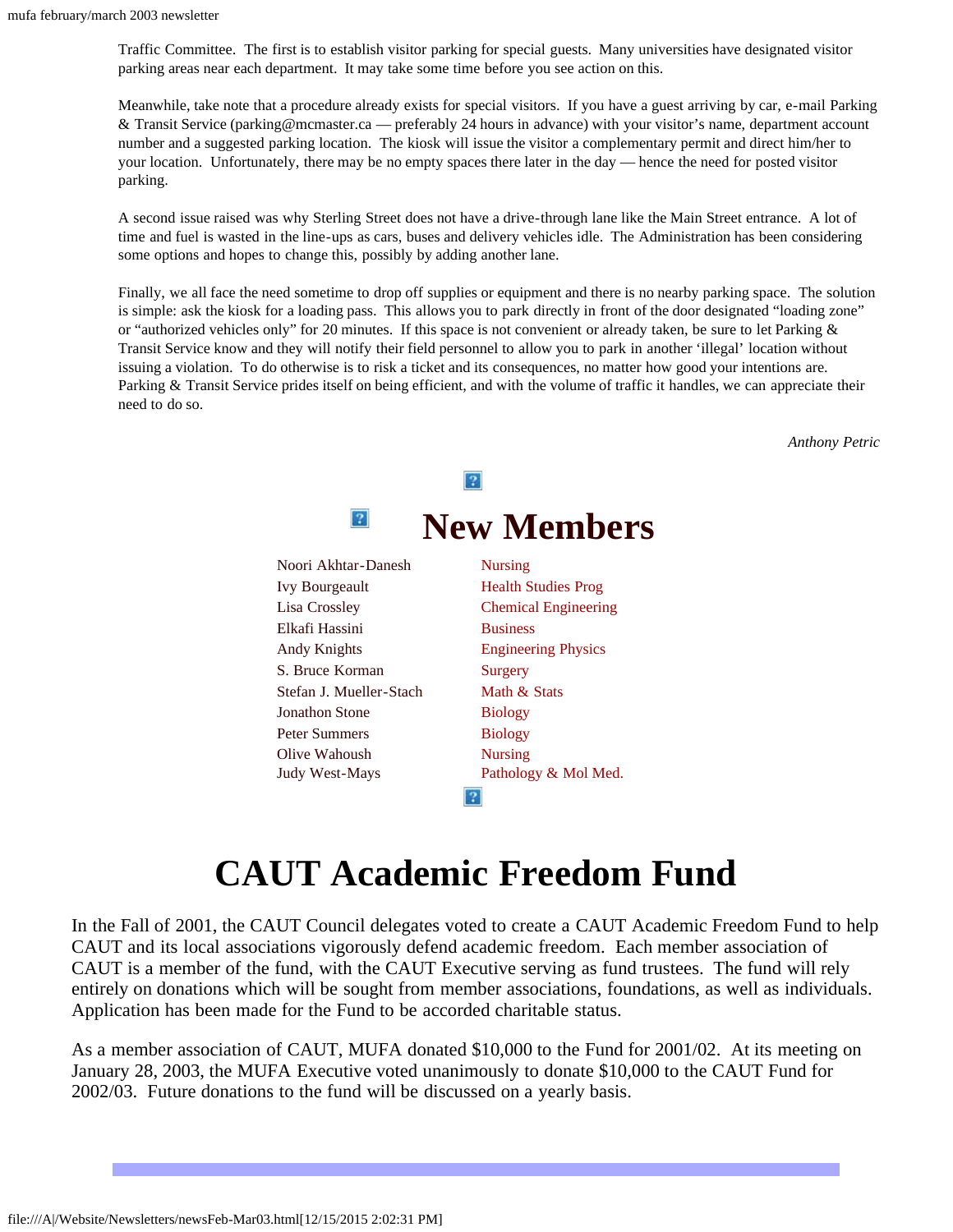## **Need to Know: Your Policies**

#### <span id="page-4-0"></span>**Relations of Retired Faculty Members with the**  $\boxed{2}$

#### **University**

*Clinical Faculty should refer to the Financial Policies and Procedures Manual (see "Relationships between Retired Faculty Members and Regional Medical Associates").*

**Traditionally, University faculty members have perceived themselves less as employees of the University than as partners with their colleagues and with the administration in a joint academic venture. A natural corollary of the lifetime commitment of a faculty member to the University is the expectation that he or she will be a welcome and contributing member of the University community, even after formal retirement has occurred. The University's treatment of retired faculty should be consistent with this expectation. To do otherwise is to ignore the substantial resource provided by the wisdom and creativity of those whose age has determined that their income shall be derived from a pension plan rather than from BIU's. It is nonsense to assume that a person who was a creative scholar or scientist at 65 should suddenly lose his or her creativity at 66, or even 76. On the other hand, we all recognize that failing health may eventually overtake all of us and undermine our effectiveness. The problem of the University is to devise regulations which are sensitive to these facts and which maximize the opportunities for continuing contributions that can be made by retired faculty.**

**It is inevitable that certain personnel policies of a large university reflect the practices of other large employers. Yet the university is quite a different sort of institution, and any set of regulations based on the assumption that all faculty members will cease to have an interest in the university and the scholarship for which it stands as soon as they reach the age of retirement is unresponsive to reality.**

**It must, however, be recognized that the severe competition within the University for all available space has consequences for all faculty, whether they are retired or not. As a consequence, it may not be possible for the University to be as generous as it would wish**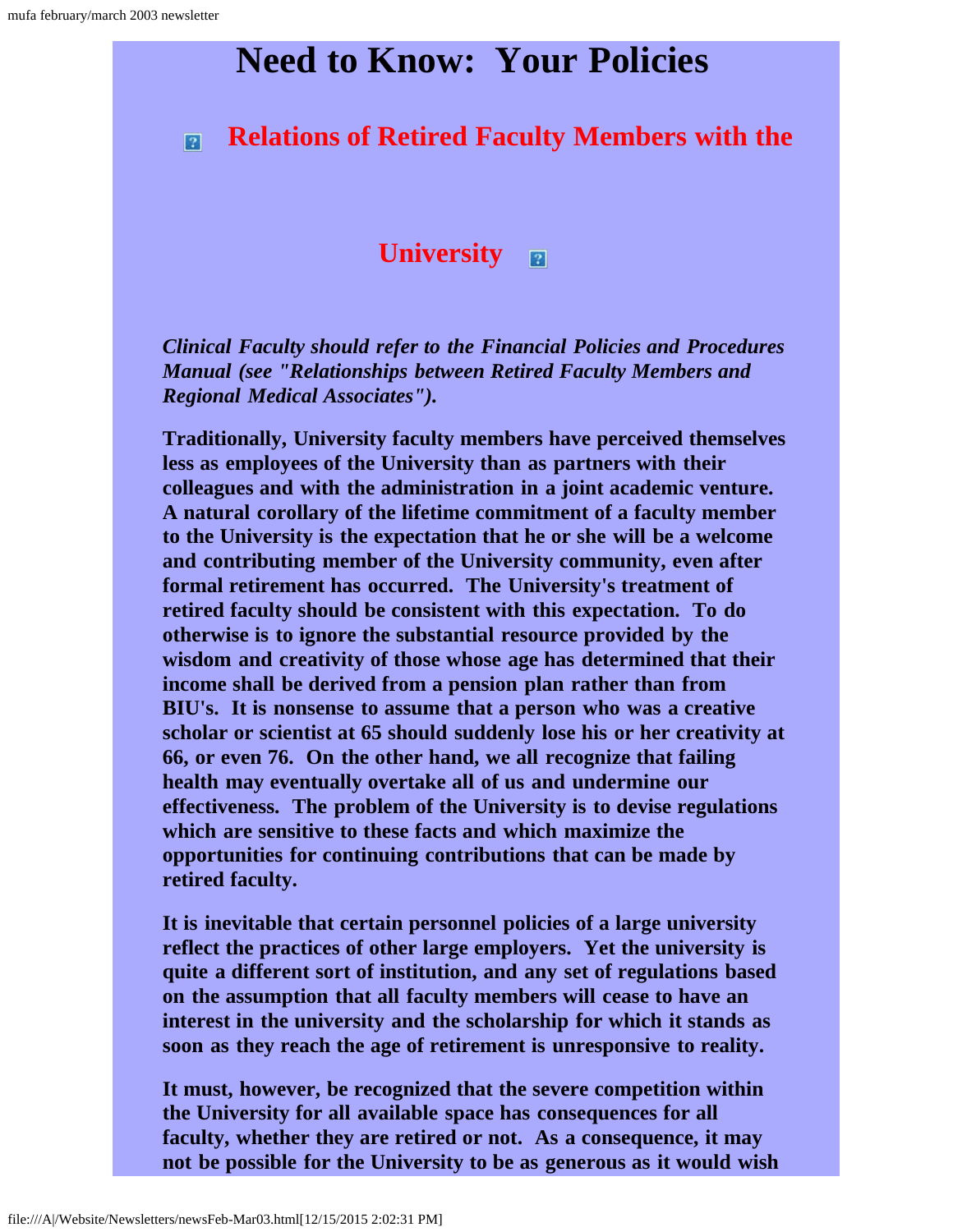**in providing office and research space to the retired members of the University community. The needs of retired faculty vary widely. At one end of the spectrum we may have a retired professor who is a more active scholar or research scientist than many of his nonretired colleagues. At the other extreme, we find the retired professor who has severed all his connections with the University community. Moreover, the needs of retired faculty inevitably change from one year to the next. This suggests that the only reasonable way for the University to deal with its retried faculty members is to treat each case on its merit, and to have an understanding that all arrangements shall be reviewed annually with the faculty members concerned. Given this situation, we can set down a few general guidelines as a basis for the annual review that should be initiated by the chair of the faculty member's department or the dean of the Faculty, whichever seems appropriate.**

#### **GUIDELINES**

**1. GENERAL ASSURANCE OF WELCOME. Retiring faculty should be assured that although retirement alters the contractual obligations between them and the University, it in no way implies that retired faculty will be discouraged from participation in the intellectual and social life of the campus; indeed, such participation will be encouraged to the extent that the faculty member desires. Every retired faculty member shall have an ID card which allows full use of the Library, Bookstore, the sports facilities, and the Faculty Club, etc., at least on the same basis as employed faculty. Any more favourable arrangements, however, that have been extended to retired faculty for the use of these facilities shall be included as additional benefits.**

**2. SPACE ASSIGNMENTS. The first priority for the use of space on campus must be to further the twin objectives of teaching and research. Related to these is the provision of space to develop an atmosphere conducive to good relationships among staff, students, faculty and visitors. From the point of view of faculty, space assignments fall into two categories: office space and laboratory research space. In both categories, the needs of employed faculty will have priority over those of retired faculty.**

**a. Office Space. The University should do its best to provide, on the basis of need, suitable office space for retired faculty. For the very active scholar, this implies a private office of modest size. For the less active retired faculty member, it implies only an identifiable location on campus. This might be provided through a table in the**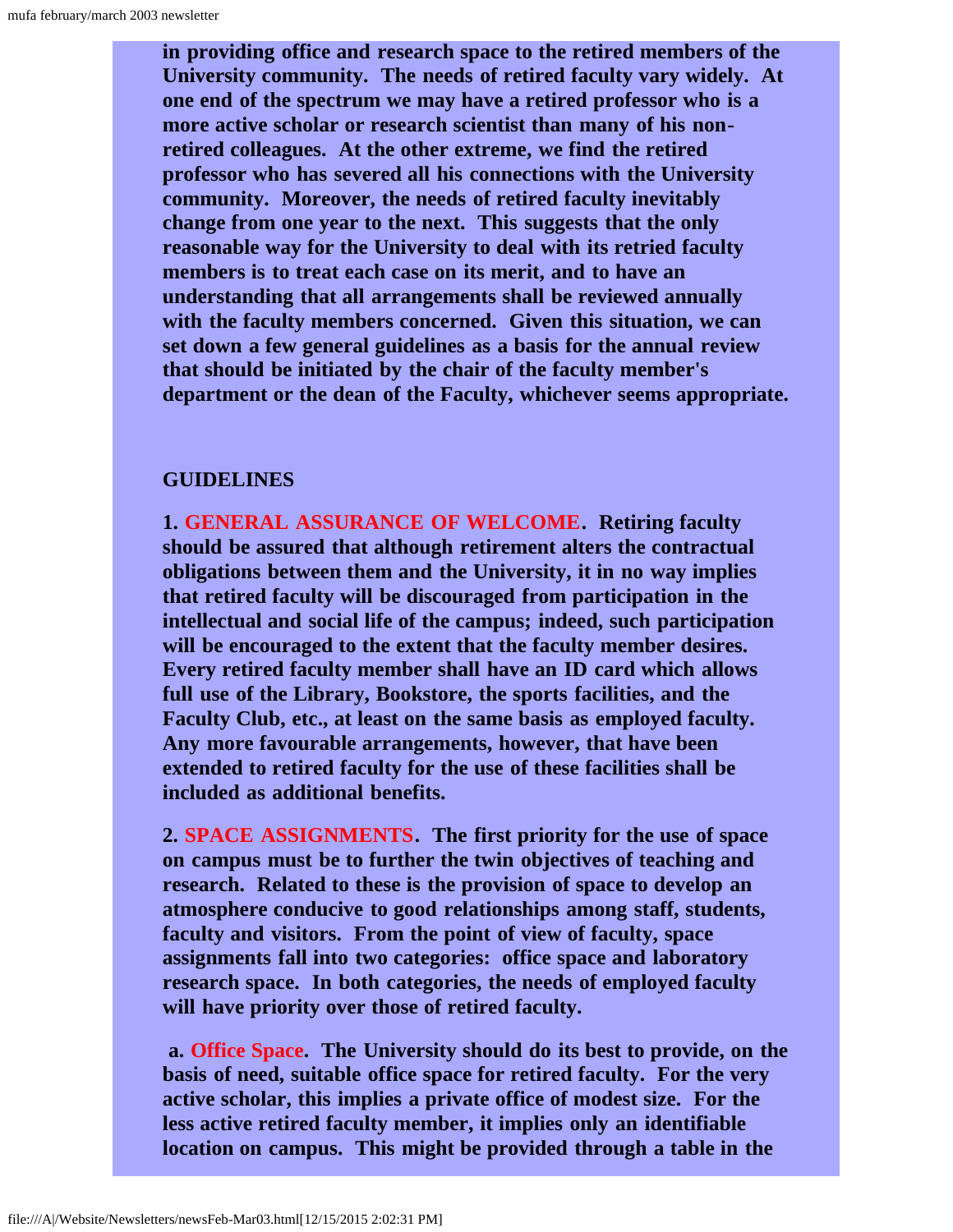**office of a congenial colleague, or an office shared with a post doctorate fellow, a teaching assistant, or other retirees. The arrangement should be negotiated between the parties concerned and reviewed annually with the departmental chair or, where appropriate, with the Faculty dean.**

**b. Research Space. The University should do its best to provide suitable research space to retired faculty using the same sort of criteria as are used for active faculty. These criteria include the number of graduate students and technicians involved in the programme, the physical size of the equipment being used, and the degree of outside research funding available. Again, whatever arrangements are made should be reassessed annually by the department chair or Faculty dean, as appropriate.**

**3. DEPARTMENTAL AFFILIATION. All faculty members who retire from the University with the rank of Professor are entitled to the designation "Professor Emeritus (Senate decision, June 12, 1974). It is assumed that retired faculty members will continue to be members of the same department with which they were affiliated prior to retirement. This would include on an informal basis a continuing associate membership in other departments, but there would be no point in continuing the formal system of term reappointments after retirement. However, in those cases where a retired faculty member is acting as a principal supervisor of graduate students, the consent of the Dean of Graduate Studies must be obtained (see "Approvals Process" below). The chair concerned and the faculty member should determine annually how active a role he intends to play in the department, as this could affect the volume of material circulated to him (department minutes, notices, etc.).**

**4. PARKING. Since this document was approved, arrangements have been made to provide courtesy parking on our campus for all retired members of our faculty. If a retiree wishes to take advantage of this privilege, a permit application form can be obtained from the Parking Office in the E.T. Clarke Centre.**

**5. APPROVALS PROCESS FOR GRADUATE SUPER-VISION.**

**When a faculty member retires — either through early or mandatory retirement — and subsequently wishes to supervise graduate students (Master's and PhD), that individual shall submit an application form available from Grad Studies or MUFA for each new supervision proposed. A full c.v. is not required; one page which lists recent major publications, conference presentations, and honours is sufficient. The faculty member and the chair of the department will be notified of the decision by the Dean of Graduate Studies.**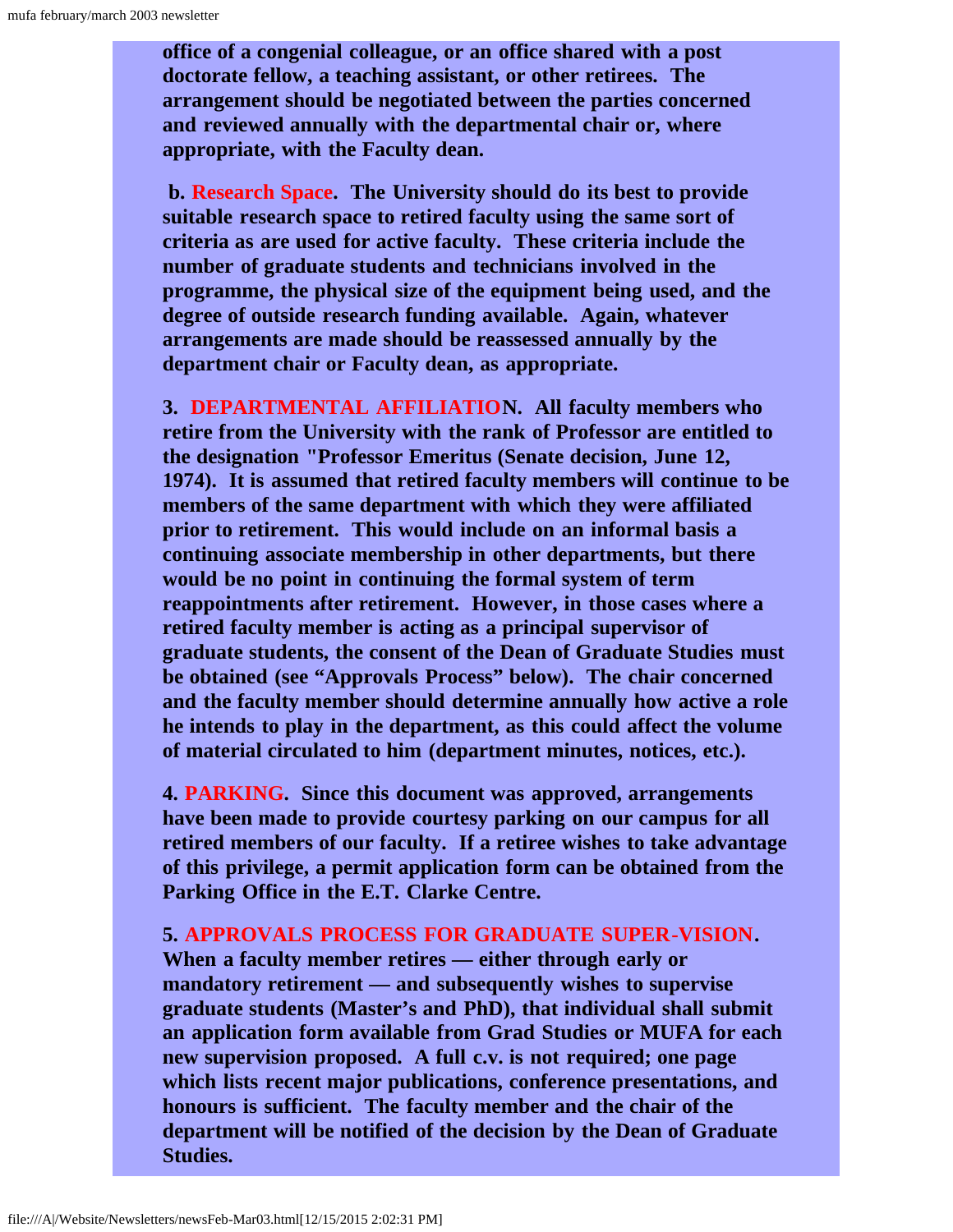#### *September 12, 1979 Revised by Senate, May 13, 1996*

 $\overline{?}$ 

## <span id="page-7-0"></span>**MUFA Dues Waived for Month of March**

MUFA members will see a slightly larger pay cheque in the month of March. At its regular meeting on January 28, 2003, the Executive of the McMaster University Faculty Association voted unanimously to reduce the mill rate from 5.0 to 0 for the month of March. A surplus of income over expenditures for this fiscal year is projected in the Nine-Month Budget review 2002/03. In addition, MUFA reserves continue to be in a healthy state.

## **Dues are Tax Deductible**

As you prepare your taxes, remember that your MUFA dues are tax deductible.

## <span id="page-7-1"></span>**Senate Establishes Two joint Committees with Faculty Association**

At its meeting on February 12, 2003, the University Senate approved the establishment of two "little j" committees with the Faculty Association.

One will investigate teaching appointments, especially with regard to Contractually Limited Appointments (CLASs). MUFA will be represented by MARILYN PARSONS (Nursing) and RUTH RENTERS (Modern Languages & Linguistics). PETER SUTHERLAND (Dean of Science) and SUZANNE CROSTA (Associate Dean of Humanities) will represent the Senate.

The other committee will investigate the possibility of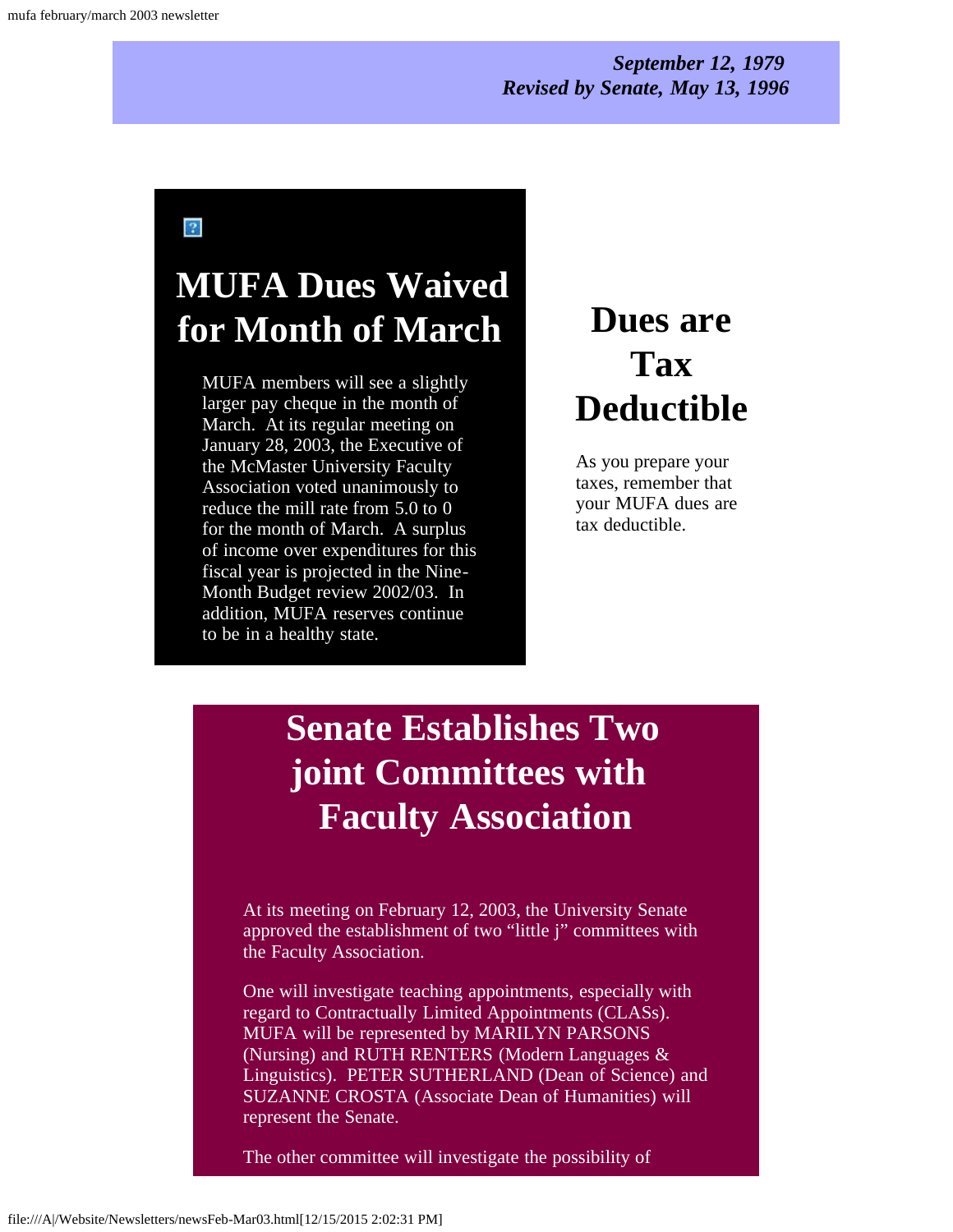forming a University Hearings Committee or Board that would hear and adjudicate appeals and grievances related to issues that affect faculty and librarians. BERNADETTE LYNN (Accounting) and EVA WERSTIUK (Medicine) will represent MUFA. Senate will be represented by BETTY ANN LEVY (Psychology) and TOM DAVISON (Acting Assoc. Dean of Science, Studies).

## **Wanted**

<span id="page-8-0"></span> $\vert 2 \vert$ 

**Visiting female anthropologist** from Oxford Brookes University, England, seeks a home while visiting McMaster from the later part of April until early September. Happy to house-sit, feed cats, etc. though will be away for some periods. Any options considered, but as an adult son or two may visit two bedrooms and/or a sofa would be useful. Please contact jhendry@brookes.ac.uk with possible details and for further information.

### **House for Rent**

**Sabbatical couple** wishes to rent their well-designed, spacious, and tastefully decorated home on a wooded ravine ten minutes' walk from McMaster University and Hospital. Twostorey house on a quiet crescent includes four bedrooms, two full bathrooms, three-season sunroom, wood-burning fireplace, hardwood floors, fully equipped kitchen and laundry room. Beautiful gardens with stone patios allow for delightful outdoor living. West Hamilton location close to shopping, bicycle paths, and conservation areas. Non-smokers only. References required. Monthly rent: Cdn \$1,800, plus utilities (approximately \$400 /month). Available July 2003 - July 2004. Contact: Daniel Coleman, dcoleman@mcmaster.ca

 $\sqrt{2}$ 

## **Protect Those Moveable Assets**

<span id="page-8-1"></span>McMaster University has insurance to cover major property loss. The deductible on the policy is \$100,000. There is no insurance coverage for property loss below that limit. This means that all losses, whether by theft or by damage, must be paid by the University out of a departmental account, research budget or other funding source. Since most of the historical losses on campus are by theft, the University has set up a funded-reserve account as a reward mechanism to encourage faculty and staff, at all levels, to secure their property. To administer this reward account, the "Moveable Assets" policy was created. The underlying philosophy that determines the allowance of a claim is, that the person in control of the property, the department and the faculty have taken such effort to secure the property that it takes extraordinary effort by a criminal to steal the property. In the review of a claim, it is assumed that if there was no forced entry, then someone in charge either assigned insecure space, failed to control key distribution,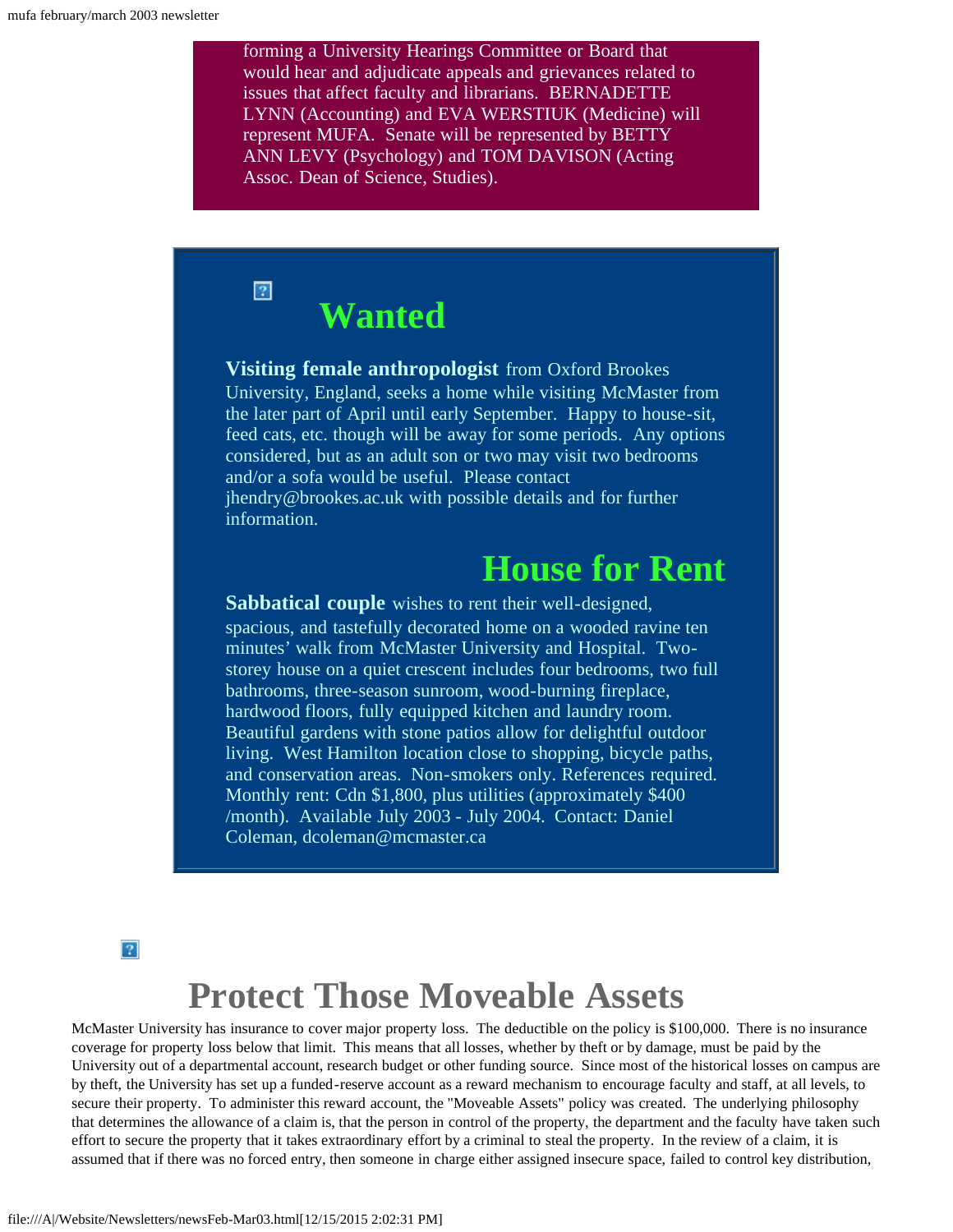failed to re-key a door upon loss of a key, or left a door open so that the property was available for theft. The policy also requires that the property be engraved with a university Provident Number and be recorded on an inventory list. Claims are allowed when all of these three conditions are met. Personal property must be claimed against the owner's homeowners insurance policy. There is no allowance in the "Moveable Assets" policy to cover other than McMaster University property.

For the security of property, some precautions that all faculty and staff should take are: close and lock your office door when you are not there; never leave valuables in plain view through a window; do not discard shipping boxes for new equipment by setting them outside the office door; secure valuables in locked cabinets or drawers; if you lose a key, have the door re-keyed immediately; call Security Services for a security audit; mark and inventory all your property; do not loan your keys or give copies to anyone; audit your inventory periodically, so property does not go "missing". Departments must get keys back when faculty or staff leave McMaster employment.

Everyone should report all thefts, suspicious office/lab entries and especially loss of keys, to Security Services.

The reserve account and the "Moveable Assets" policy are administered by Risk Management Services. Call 24653 or e-mail angusr@mcmaster.ca for information or to claim a loss.

> **The word "genius" isn't applicable in football. A genius is a guy like Norman Einstein.**

 $|2|$ 

*Joe Theisman, NFL Quarterback & Sports Analyst*

 $|2|$ 

# Money Matter\$

<span id="page-9-0"></span>*In response to requests from our members for financial information, we are pleased to provide the following column on what we hope will be a regular basis. The information below has been supplied by Joe Gadoury of Berkshire Securities. Please contact Mr. Gadoury directly at 905-529-5505 if you have any questions or require clarification.*

#### Taking Control of YOUR Financial Future

Before presenting the last of our rules for wealth creation, let's review the previous four: Rule #1 — Set the Goal and the Time Frame to Achieve It; Rule #2 — Use Other People's Knowledge; Rule #3 — Pay Yourself First; and Rule #4 — Use Other People's Money. In setting up this framework, none is so important as the last one, which although easily stated, is the hardest to practice.